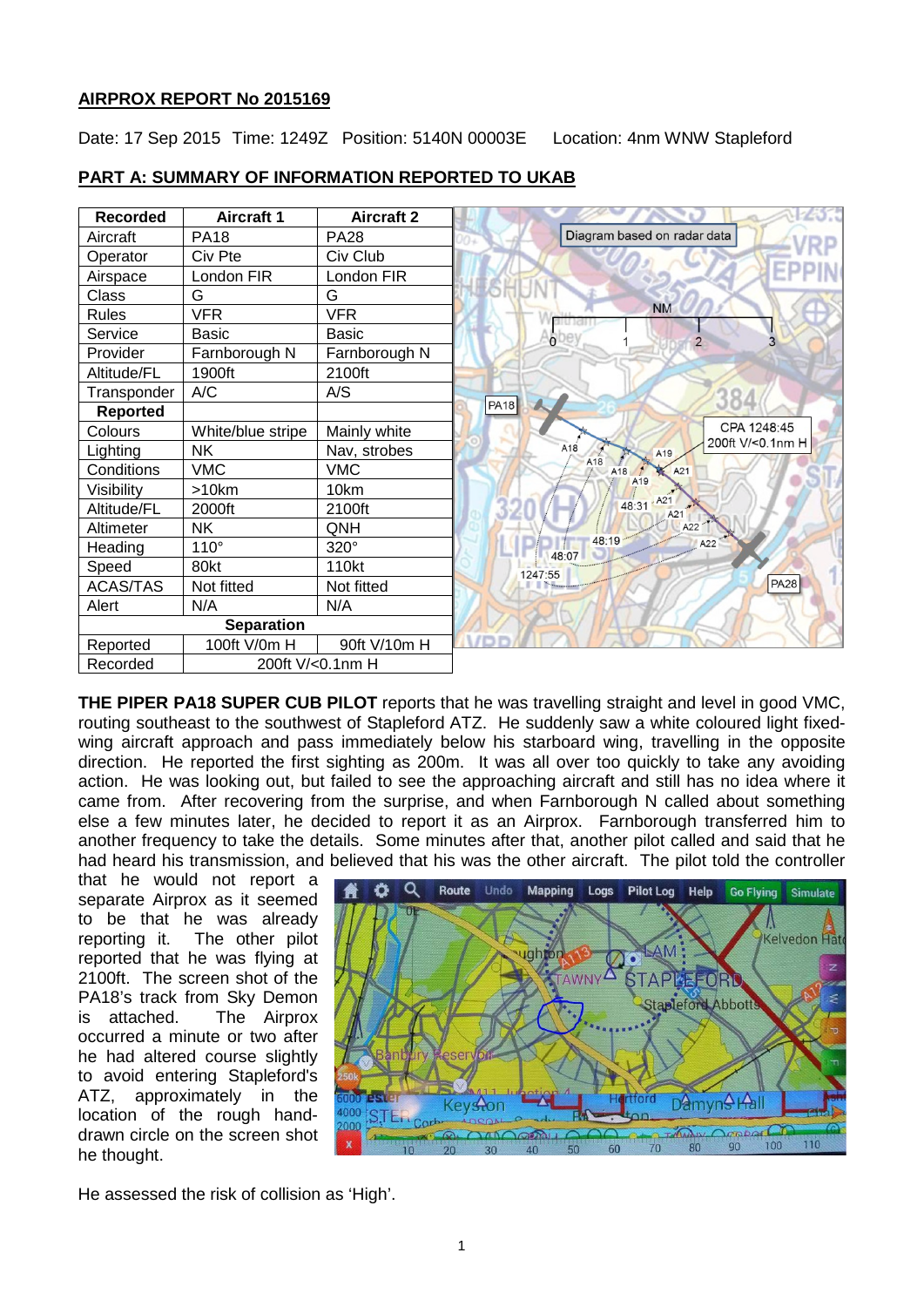**THE PIPER PA28 PILOT** reports that he was travelling in a straight and level flight, approximately overhead Cheshunt, tracking direct to BPK. He was navigating using his map and was looking out of the side window scanning the ground and sky. As he looked forward from this, he immediately noticed an aircraft pass less than 100ft above him. It was travelling in a slight left track of his opposite direction as he noticed the right-hand side of the aircraft and its blue stripe down the side of the fuselage. No avoiding action was taken as it was too late from the time of seeing the aircraft to respond.

He assessed the risk of collision as 'Medium'.

**THE FARNBOROUGH LARS CONTROLLER** reports that whilst on duty as the band-boxed LARS North and East, he was informed by the pilot of the PA18 that he had experienced an Airprox. Having heard his report, the pilot of the PA28 stated that he had recently flown close to another aircraft and that it might have been his aircraft involved in the Airprox. Because the pilot of the PA18 was close to the boundary with LARS East, he instructed him to contact him on the East frequency and he asked for the details on that frequency. He stated that when he was at altitude 2200ft, at approximately 1250 and 3nm southwest of Stapleford, a white aircraft had flown underneath him by approximately 100ft in the opposite direction. Weather conditions were 'good' VFR and he first saw the aircraft 30 seconds before they passed.

# **Factual Background**

The weather at London City and Stansted was recorded as follows:

METAR EGLC 171250Z 26012KT 9999 FEW035 17/08 Q1001= METAR EGSS 171220Z 27009KT 9999 FEW030 15/08 Q1000=

### **Analysis and Investigation**

# **CAA ATSI**

The PA18 pilot was tracking southeast, with the intention of passing to the west of Stapleford ATZ, in receipt of a Basic Service from Farnborough ATC. The PA28 pilot was northwest-bound, also routing to the west of Stapleford ATZ, on a Basic Service from Farnborough ATC.

Neither aircraft had been maintaining a constant track until at 1248:04, the PA18 pilot made a small right turn, and the PA28 pilot, now 3nm to the west of Stapleford, a small left turn, which placed both aircraft head-on and 2.1nm apart (Figure 1). The PA18 was transponding code 5022, and the PA28, 5025.



Figure 1 – 1248:04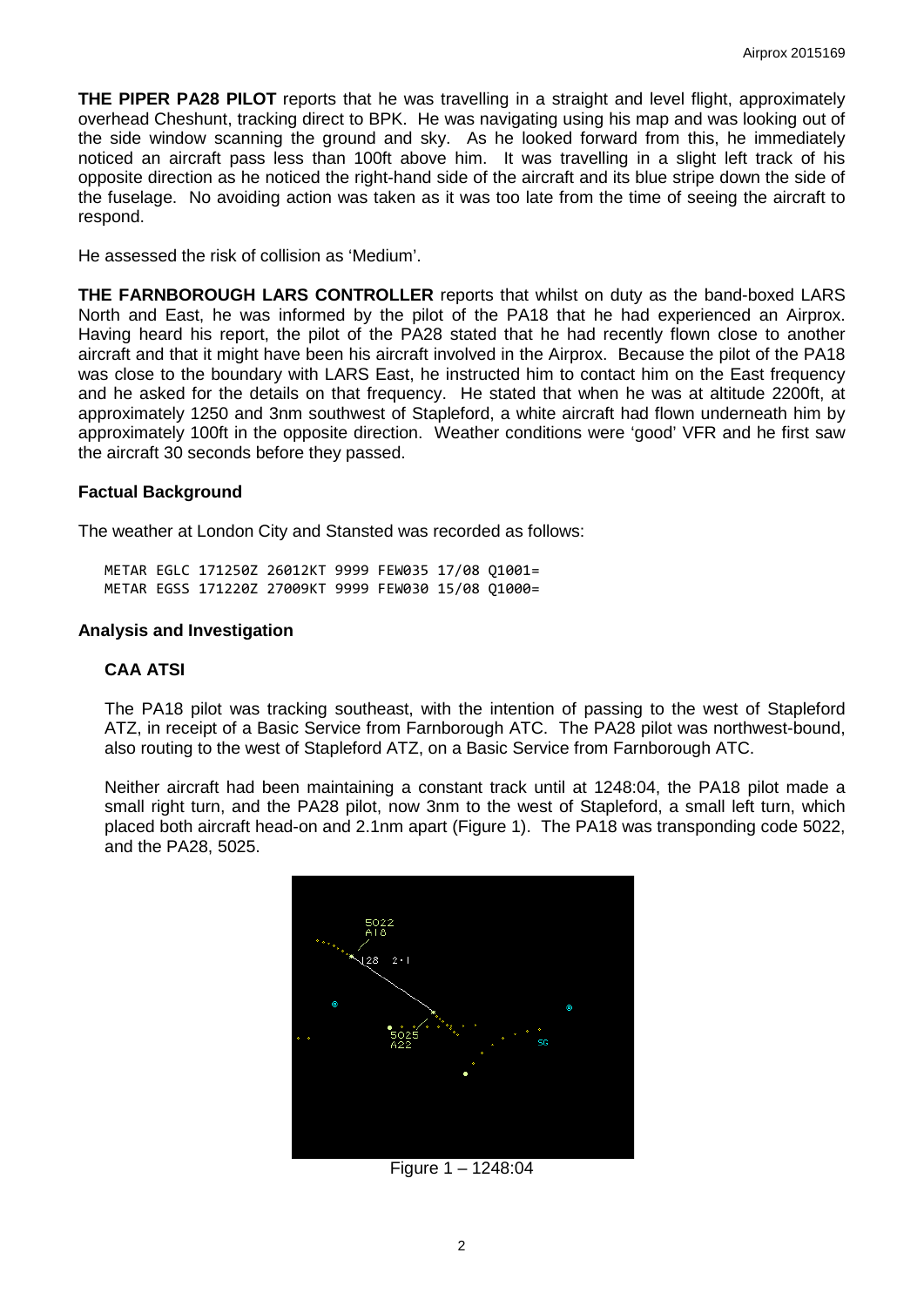Figures 2 & 3 show the radar recording before and after the aircraft had passed, 1248:45 and 1248:47 respectively. CPA was assessed as having taken place at 1248:46, with the aircraft being separated by less than 300ft vertically, and 0.1nm horizontally.



Figure 2 – 1248:45 Figure 3 – 1248:47

A Basic Service relies on the pilot avoiding other traffic, unaided by controllers/FISOs. The provider of a Basic Service is not required to monitor the flight (and) pilots should not expect any form of Traffic Information from a controller/FISO. (CAP774, Chapter 2, Para 2.1 & 2.5). Farnborough ATC had combined both North and East Sectors.

#### **UKAB Secretariat**

The PA18 and PA28 pilots shared an equal responsibility for collision avoidance and not to operate in such proximity to other aircraft as to create a collision hazard<sup>[1](#page-2-0)</sup>. Because the incident geometry is considered as head-on or nearly so then both pilots were required to turn to the right<sup>2</sup>.

#### **Summary**

An Airprox was reported when a PA18 and a PA28 flew into proximity at 1249 on Thursday 17<sup>th</sup> September 2015. Both pilots were operating under VFR in VMC, in receipt of a Basic Service from Farnborough N. Both pilots reported that they had not observed the other aircraft early enough to take avoiding action. The minimum separation was recorded as 200ft vertical and less than 0.1nm horizontal.

#### **PART B: SUMMARY OF THE BOARD'S DISCUSSIONS**

Information available included reports from both pilots, the Farnborough LARS controller, area radar and RTF recordings and reports from the appropriate ATC and operating authorities.

The Board noted that both pilots had been in receipt of a Basic Service from Farnborough and wondered whether they had requested a Traffic Service from the controller. The Board recognised that it is not always possible, due to workload, for a controller to provide a Traffic Service, but the Board opined that it was always worth requesting it; even if the controller had to amend it to a reduced Traffic Service it could be regarded as beneficial. In the circumstances of this incident, ATC members noted that the controller was operating North and East positions bandboxed, and that he may have been unable to provide a Traffic Service; however, they also noted that he may have had

l

<span id="page-2-0"></span><sup>1</sup> SERA.3205 Proximity.

<span id="page-2-1"></span><sup>2</sup> SERA.3210 Right-of-way (c) (1) Approaching head-on.